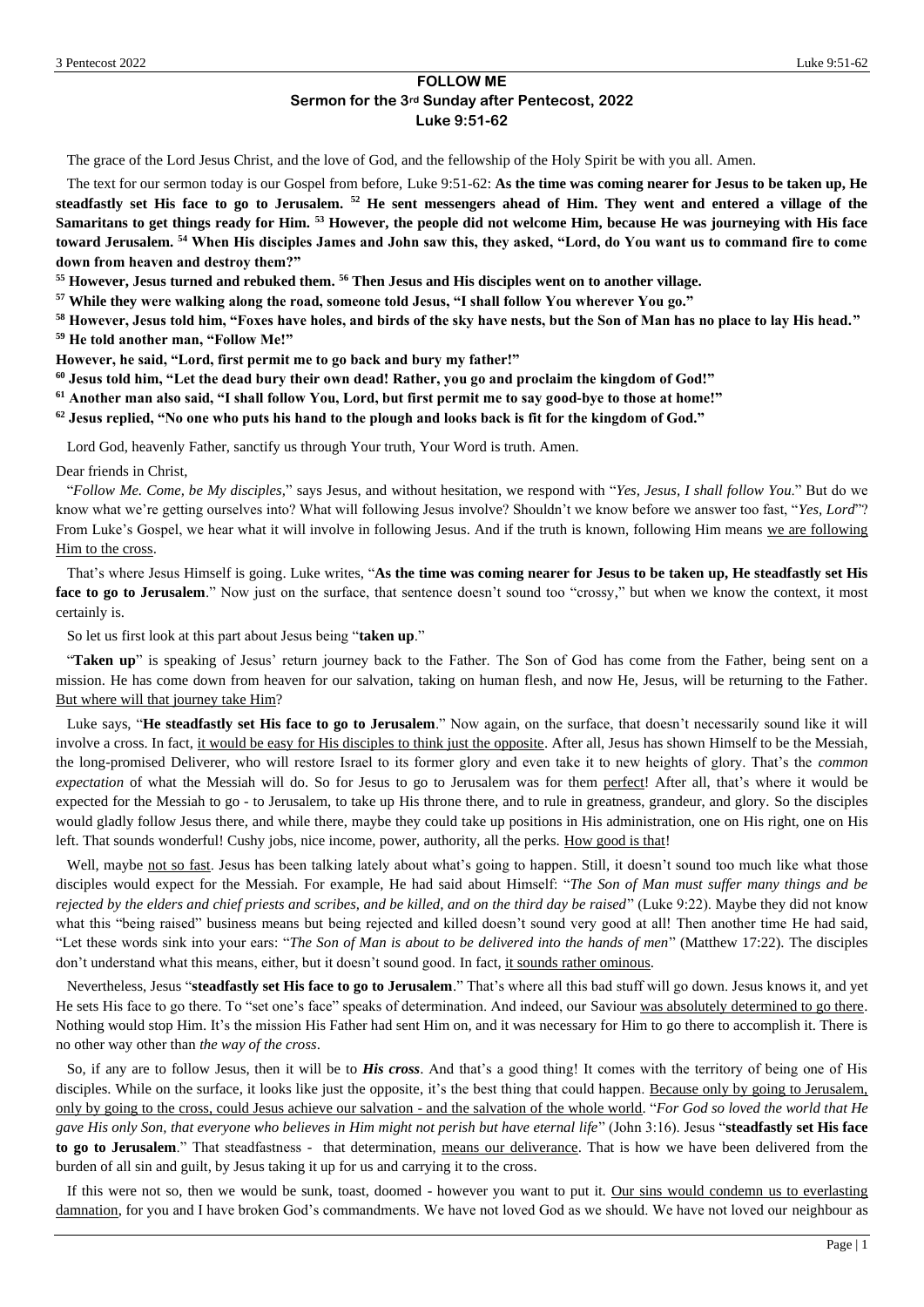we ought. That's sin, and it comes with consequences. The Law condemns us. Our just punishment would be death under God's judgment, condemned to hell for eternity.

But Jesus goes to the cross. Jesus goes to Jerusalem; He sets His face to go and suffer there for our salvation. He is determined. *Nothing* is going to stop Him. With the Psalmist, we call out, "*Give thanks to the LORD! For He is good. For His mercy endures for ever!*" (Psalm 118:1). Give thanks to the Lord for all time because *He did not stop*. For by His going to Jerusalem, Jesus accomplishes everything we need: *Forgiveness for our sins*. We can stand before our heavenly Father fully cleansed and righteous because of His Son, our Saviour Jesus. We have been reconciled to God. "*Since then we have a great high priest who has passed through the heavens, Jesus, the Son of God, let us hold fast our confession… Let us then with confidence draw near to the throne of grace, that we may receive mercy and find grace to help in time of need*" (Hebrews 4:14, 16). Jesus has reconciled us back to God the Father.

And not only so, when Jesus goes to Jerusalem and suffers death for us, there's even more in store: *Resurrection.* That's what that "*and on the third day be raised*" means. Jesus really meant it! It's no figure of speech; it's the real deal! Jesus literally was raised from the dead. Bodily, physically. The disciples got to see Him up close and in person. They got to touch and handle His risen body. The resurrection is a reality - not just for Jesus but also *for all who trust in Him*.

That's us. We trust in Jesus. We have been baptised in His name. Therefore, Jesus shares His resurrection and His righteousness with us. We have been redeemed, set free, and brought into God's family. We have an eternal home awaiting us, a home with God and His people forever. If there is any better news than this, then speak up; otherwise, listen to and believe Jesus as He says, "*In My Father's house there are many rooms. If it were not so, I would have told you, because I am going to prepare a place for you. If I go to prepare a place for you, I shall also come again and take you to be with Me, that you also may be where I am*" (John 14:2-3). This sets everything else in perspective. Any sufferings we have to endure in this life - we know they are far outweighed by the glory that is in store for us. We have peace with God *now*. Our heavenly Father is watching out for us; He knows our needs and provides for us. Jesus is risen and ascended and is seated at God's right hand, interceding for us.<sup>1</sup> The Holy Spirit dwells in our hearts, the gift given in our baptism so that we shall continue steadfast in the faith and in Christ's church. We've got all this going for us, so who or what can be against us? And even if they are, God is for us. We are more than conquerors through Him who loved us.

With all that in mind, with all that established as a sure thing, now we can hear what following Jesus will mean for us in terms of our going to the cross. Yes, as disciples, we too shall take up a cross and follow our Master. It will mean, at times, deprivation. It will call for dedication, and it could even mean death.

Following Jesus can mean *deprivation*. A would-be disciple comes up to Jesus and says, "**I shall follow You wherever You go**." But Jesus says to him, "**Foxes have holes, and birds of the sky have nests, but the Son of Man has no place to lay His head**." Following Jesus is no guarantee of financial prosperity. Indeed, it could mean the opposite - deprivation. But our heavenly Father will take care of us. He knows our needs, the basic necessities of life. He clothes the lilies of the field and feeds the birds of the air. Are you not of more value than they?<sup>2</sup> And we have riches much greater waiting for us in heaven. We have a home waiting for us that will far exceed anything we can imagine.

Following Jesus to the cross will also call for *dedication*. To another would-be disciple, Jesus says, "**Follow Me!**" This man wants to delay it, put it off, because he has other priorities he wants to tend to: "**Lord, first permit me to go back and bury my father!**" Jesus responds, "**Let the dead bury their own dead! Rather, you go and proclaim the kingdom of God!**" Yes, when Jesus calls us, this is not something to put off for a more convenient time. "*Today, if you hear His voice, do not harden your hearts,*" the writer of Hebrews says (3:15).

Yet another person says to Jesus, "**I shall follow You, Lord, but first permit me to say good-bye to those at home!**" There are no ifs, ands, or buts about the call to discipleship. Jesus says, "**No one who puts his hand to the plough and looks back is fit for the**  kingdom of God." Elijah had permitted Elisha that favour, as we heard from our First Reading before.<sup>3</sup> Jesus, however, wants no looking back. No one is fit for service in the kingdom of God who looks back. One ploughing in the field must keep looking ahead. So also the followers of Jesus.

Dear friends, we are in this for the long haul, and there are no guarantees that it will be easy. Infact, it will often be tough. People will disappoint us, *even people in the church*. Adversities will come, as will trials and tribulations. But we must not let any of these things dissuade us. We must not let them pull us apart from Christ and His church. Following Jesus to the cross will mean sticking with it, through thick and thin. Following Jesus, however, *makes all the difference*. Our Good Shepherd will be there with us, leading us all the way. Through good times and bad, even through the valley of the shadow of death<sup>4</sup>, Jesus will be there with us, and He will comfort and strengthen us.

So go ahead and follow Jesus. This is the same Jesus who set His face to go to Jerusalem, to endure the cross for us, so determined was He to win our salvation. And if Jesus was that determined, He will give us the determination we need to follow Him. He will help us through any deprivation we may suffer. He will give us the dedication to follow Him our whole lives, no matter what comes our way.

<sup>&</sup>lt;sup>1</sup> Romans 8:34

<sup>2</sup> Matthew 6:25-34

<sup>3</sup> 1 Kings 19:20-21

<sup>4</sup> Psalm 23:4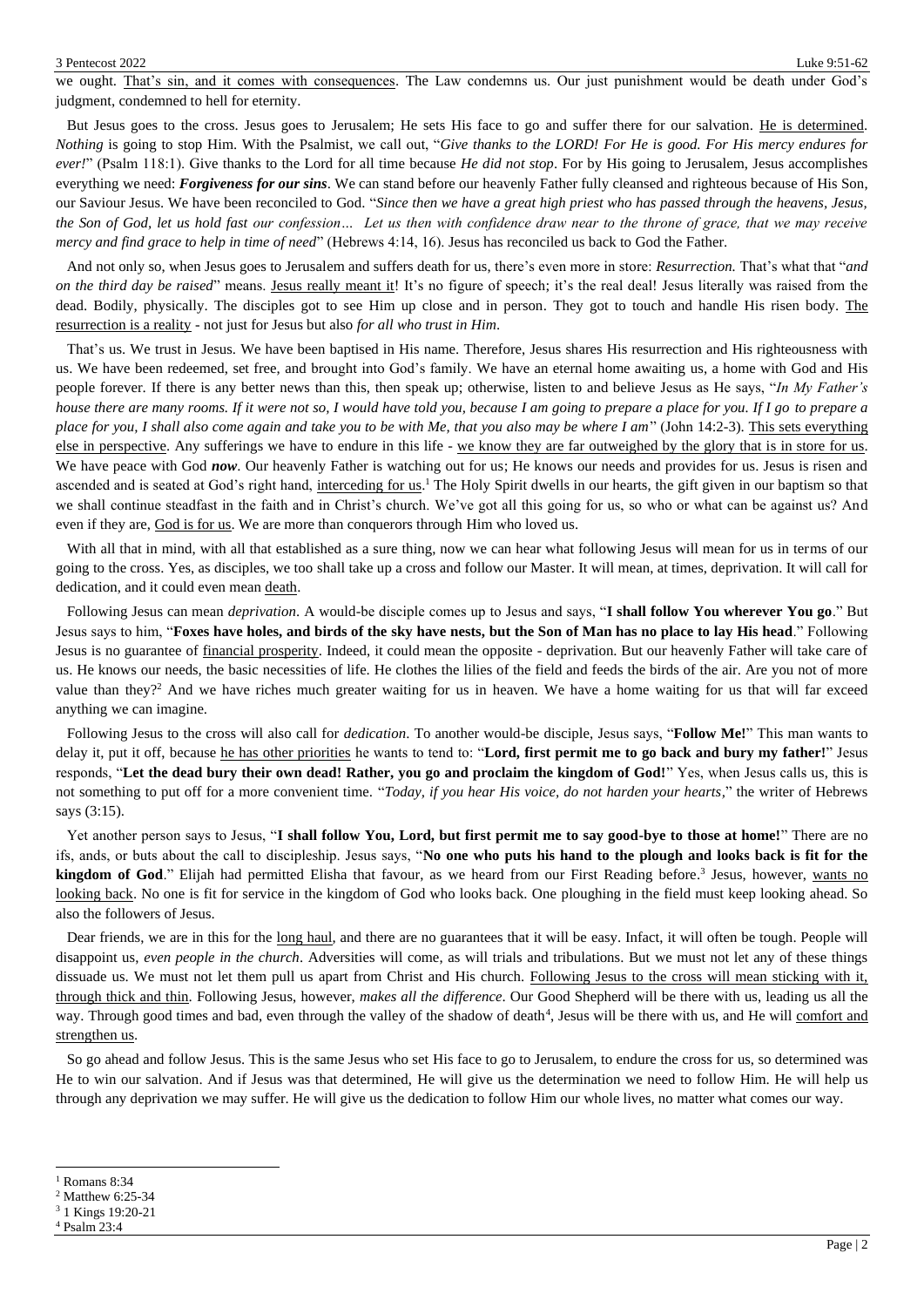"**Follow Me!**" Jesus is calling us today. Following Jesus means following Him to the cross. But that's the best place to be. It's the place where sins are forgiven. It's the place that leads to resurrection. It's the place where we learn reliance on God's promises, and God always delivers on His promises. And He will deliver us – He already has! Truly, following Jesus in faith is the only way to go. Amen.

The peace of God which passes all understanding, keep your hearts and minds in Christ Jesus. Amen.

### PRAYER FOR THE THIRD SUNDAY AFTER PENTECOST

Almighty God, our heavenly Father, we praise You for creating all things by Your power, and for sustaining the earth and all who live on it. Let us never forget Your witness to Yourself in Your creation.

Father, we praise You for revealing Yourself to us in Your Word, and for showing us Your holy will. We thank You for the inspired writers of Your wise and true Word, for through them You have shown us Your forgiving love and given us rich promises that give us hope. We praise You for Your grace in Christ Jesus, by which You have provided us our escape from Your judgment on our disobedience. Pour out Your Spirit on us so that we may grow in knowing You.

We praise You for leading us from death to life through the sufferings, death, and resurrection of Jesus, Your Son. By Your love for us, move us to love You and those about us with a love that isn't mere words, but that is real and active. Give us sympathetic hearts for those in need, that we may share with them the things You have given us. Grant that through our love they may learn to know Your love and praise You.

We thank You that You have prepared salvation for all people, and that through the Gospel You invite all to Your kingdom. Give us opportunities to pass on Your invitation to salvation to people whom we meet in our lives, that they also may respond to Your mercy with thankful hearts. Send forth Your messengers into every corner of our world, so that the lost may rejoice in Your mercy. Continue to bless the ministry of the AELC.

Almighty Lord, guide all to whom You have given authority in our country. Bless our society with pure motives, noble goals, and moral strength. Give all Australians the desire to live before You in loving trust and obedience, frustrating any effort to diminish Your will.

Bless our homes, and make them places of true learning and love, that all who live in them may find peace and joy in harmony with You and with one another.

We pray for Your special protection and help for the sick, the sorrowful, the aged, and the lonely. We pray especially for those in our congregation who are unwell. Comfort all who have suffered material loss, and the loss of dear ones. Meet their needs with Your mercy, and show them the wonderful things You have prepared for all Your children. Father, hear our prayers, and if there is anything else we should have asked for, grant it for the sake of Jesus Christ, who has saved us, and pleads for us. Amen.

### **The Third Sunday after Pentecost**  (Proper 8)

1 Kings 19:9b-21

<sup>9b</sup> Elijah heard the Word of the LORD coming to him. He asked him: "What are you doing here, Elijah?"

<sup>10</sup> Elijah answered: "I have been extremely jealous for the LORD, the God of hosts. For the Israelites have abandoned Your Covenant. They have torn down Your altars and they have killed Your prophets with the sword. I am the only one left and they have been trying to take my life!"

<sup>11</sup> He said: "Come out and stand on the mountain before the LORD!"

Suddenly, as the LORD was passing by, a fierce, strong wind was tearing mountains and shattering rocks ahead of the LORD, but the LORD was not in the wind. After the wind there was an earthquake, but the LORD was not in the earthquake. <sup>12</sup> After the earthquake there was a fire, but the LORD was not in the fire. Then, after the fire there was the sound of a quiet whisper.  $13$  When Elijah heard that, he wrapped his cloak over his face, went out and stood at the entrance of the cave. He heard a voice asking him: "What are you doing here, Elijah?"

<sup>14</sup> Elijah answered: "I have been extremely jealous for the LORD, the God of hosts. For the Israelites have abandoned Your Covenant. They have torn down Your altars and they

have killed Your prophets with the sword. I am the only one left and they have been trying to take my life!"

<sup>15</sup> The LORD told him: "Go and make your way back to the wilderness of Damascus! When you arrive there, you shall anoint Hazael as king of Aram! <sup>16</sup> You shall also anoint Jehu, the son of Nimshi, as king over Israel and Elisha, the son of Shaphat from Abel-Meholah, to succeed you as prophet!<sup>17</sup> Jehu will put to death anyone who escapes from the sword of Hazael, and Elisha will put to death anyone who escapes from the sword of Jehu. <sup>18</sup> However, I shall keep seven thousand men in Israel as a remnant, none of whom have knelt before Baal and none of whose mouths have kissed him."

<sup>19</sup> Elijah went from there and found Elisha, the son of Shaphat. He was ploughing behind twelve yoked pairs of oxen. He himself was with the twelfth pair. As Elijah went past him, he threw his cloak on him. <sup>20</sup> So, Elisha left the oxen and ran after Elijah. He said, "Please let me kiss my father and mother and then let me follow you!"

Elijah told him: "Go back again! For what have I done to you?"  $21$  Elisha stopped following him and went back. He took his yoke of oxen, slaughtered them and used the yokes of the oxen to cook their meat. He gave it to the people, and they ate it. Then he set out to follow Elijah and became his attendant.